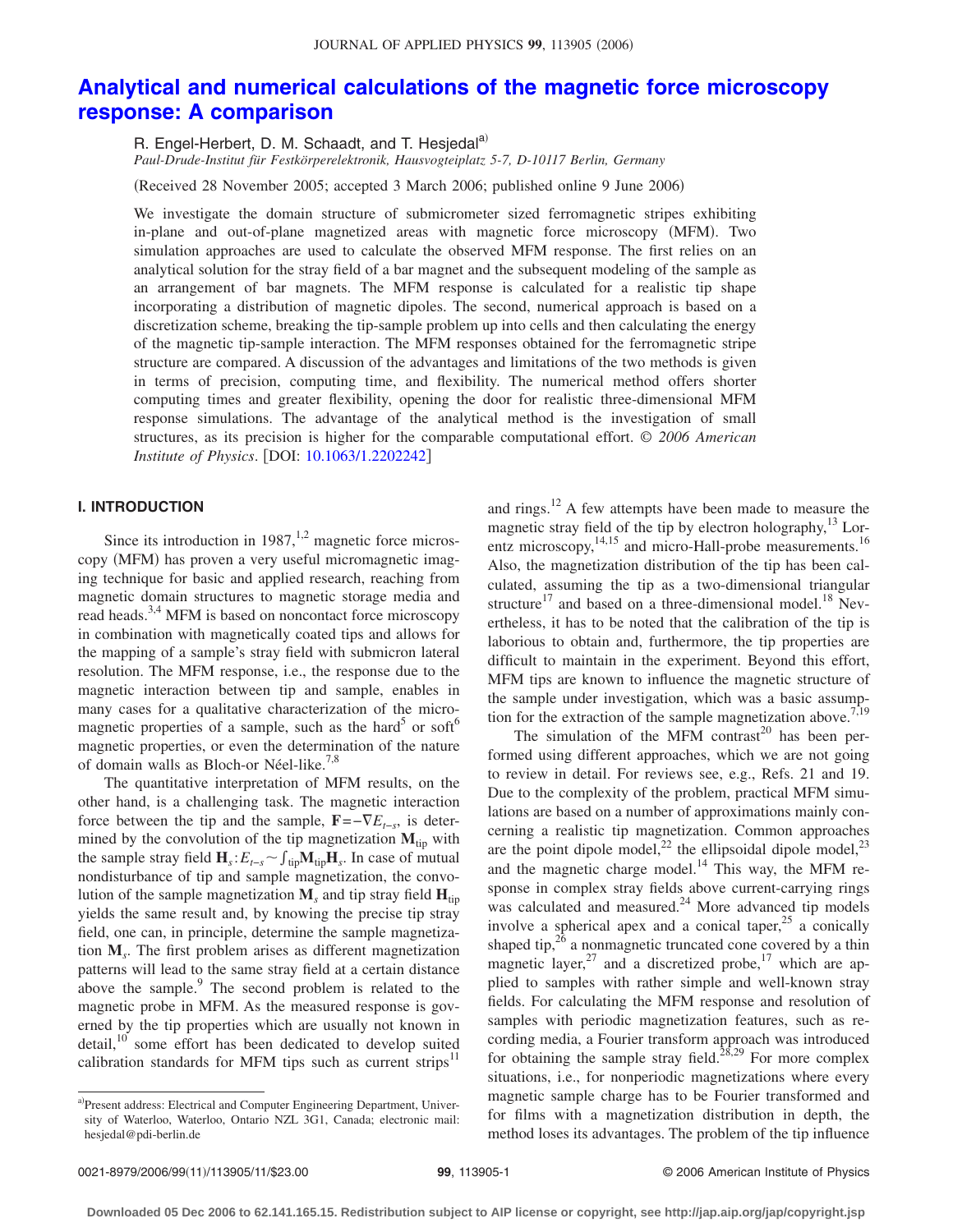on the sample magnetization has been addressed in the framework of micromagnetism, where the tip was treated as an effective monopole. $^{30}$  The proper approach, however, relies on time-consuming iterative energy minimization techniques. The magnetization state with the lowest energy, taking into account exchange, anisotropy, and magnetostatic energies, represents the equilibrium magnetization state of the MFM tip $31$  and the sample. An impressive example was the calculation of the disturbance of the domain wall of a FeNi film in the presence of a Fe tip. $32$ 

The progress in magnetic nanostructures, e.g., for spintronic applications, requires a quantitative modeling of the MFM response based on more realistic assumptions. Based on such simulations, the influence of the scan parameters (scan speed, tip-sample distance) and a realistic tip on the MFM contrast can be studied and, finally, the in-plane and out-of-plane magnetization distributions can be determined. For our studies, we chose a material system which exhibits an ordered array of ferromagnetic/nonmagnetic stripes on a submicron scale as a result of self-organization. Each ferromagnetic (FM) stripe shows a sequence of oppositely magnetized domains giving rise to a large out-of-plane component of the stray field at their ends, separated by 180° Bloch walls.

The structure of this paper is as follows. We take two approaches for the calculation of the MFM response. We view the FM stripes as a sequence of oppositely magnetized bar magnets in plane, separated by narrow bar magnets oriented out of plane mimicking the Bloch walls. In a first approach, the stray field of the bar magnet is obtained from an analytical solution. $33$  The MFM response is then calculated as a convolution of the sample stray field with the magnetization distribution of the tip. The tip is modeled in an extended dipole model, i.e., a distribution of dipoles in the tip volume. The second approach is a three-dimensional calculation of the magnetization state of the tip-sample problem, including realistic magnetization distributions for tip and sample. Based on the model system MnAs-on-GaAs(001), we compare the simulation of the MFM contrast using both approaches and discuss the computational effort, precision, and the limitations.

### **II. MODEL SYSTEM: MnAs-on-GaAs(001)**

So far, a quantitative modeling of the MFM contrast has been reached for a number of systems, $14,30$  such as currentcarrying strips $11$  and magneto-optic samples.<sup>34</sup> For our investigations, we chose a material system that exhibits a selforganized, periodic structure of ferromagnetic stripes. Their width can be adjusted in a range of  $\approx 100-1000$  nm via the temperature. The well-characterized magnetic domain pattern on a stripe resembles a sequence of antiparallelly magnetized bar magnets. The magnetization remains in plane and oriented along the easy axis of magnetization. The segments are separated by  $\approx 10$  nm wide 180° Bloch-type domain walls. Thus, this material system exhibits a versatile playground for micromagnetic measurements and simulations as



FIG. 1. Self-organized magnetic nanostructure. MnAs-on-GaAs(001) exhibits an alternating array of ferromagnetic  $\alpha$ -MnAs and nonmagnetic  $\beta$ -MnAs stripes elongated along the *c*-axis direction. The stripe widths  $w_{\alpha/\beta}$ can be tuned by the temperature, while the stripe period  $p$  is a function of film thickness.

the geometrical parameters of the nanomagnets, exhibiting in-plane and out-of-plane magnetization components, can be easily adjusted.

#### **A. Structural and magnetic properties**

MnAs-on-GaAs(001) is a quite unique hybrid semiconductor-ferromagnetic materials system that generated some interest as spin injection<sup>35</sup> and magnetologic<sup>36</sup> applications have been demonstrated. MnAs can be grown epitaxially on GaAs(001) (Refs. 37 and 38) and other substrates $39$  and shows a Curie temperature (in the bulk) of  $\approx$ 40 °C.<sup>40–42</sup> The epitaxial orientation of MnAs on GaAs(001) is  $MnAs(\overline{1}100) || GaAs(001)$  and  $MnAs[0001]$  $(c \text{ axis})$   $\text{16aAs} \left[1\overline{10}\right]$ .<sup>38</sup> The investigated films have a nominal thickness of 180 nm. The material system exhibits two structurally and magnetically distinct phases coexisting from 10 to 40  $\degree$ C as a result of the involved strain<sup>43,44</sup> in the course of the first order phase transition. The phase transformation from the hexagonal, ferromagnetic  $\alpha$  phase to the orthorhombic, nonmagnetic  $\beta$  phase involves a discontinuous expansion of the lattice along the *a* axes (of bulk MnAs) by  $\approx 1\%$ , whereas the lattice parameter *c* remains nearly unchanged.<sup>45</sup> MnAs films, on the other hand, that can only expand along the growth direction, exhibiting a selforganized  $\alpha - \beta$ -stripe structure oriented along the  $MnAs[0001]$  ( $c$ -axis) direction as a result of the involved strain. Due to the lattice expansion in the growth direction, the  $\alpha-\beta$ -stripe structure is easily observable as a ridgegroove pattern. A sketch of the  $\alpha-\beta$ -stripe structure is shown in Fig. 1.

The topography and micromagnetic structure of MnAs films in the  $\alpha-\beta$ -stripe phase have been extensively studied as functions of temperature,  $44,46$  film thickness,  $47$  and magnetic field<sup>48</sup> using atomic force microscopy, MFM, and x-ray diffraction.<sup>43</sup> It has been found that the stripe period  $p$  scales linearly with the film thickness  $t (p=4.8t)$ .<sup>47</sup> The width of the  $\alpha$  and  $\beta$  stripes,  $w_{\alpha}$  and  $w_{\beta}$ , on the other hand, is a function of the temperature.44,46 The magnetic properties of the films were determined by using a superconducting quantum interference device (SQUID) magnetometer. Bulk MnAs exhibits an easy plane of magnetization perpendicular to the *c* axis (hard axis). For thin films, the easy plane separates due to the shape anisotropy into an easy axis along the MnAs[1120] direction  $(a$  axis) and an intermediate axis along the growth direction (*b* axis).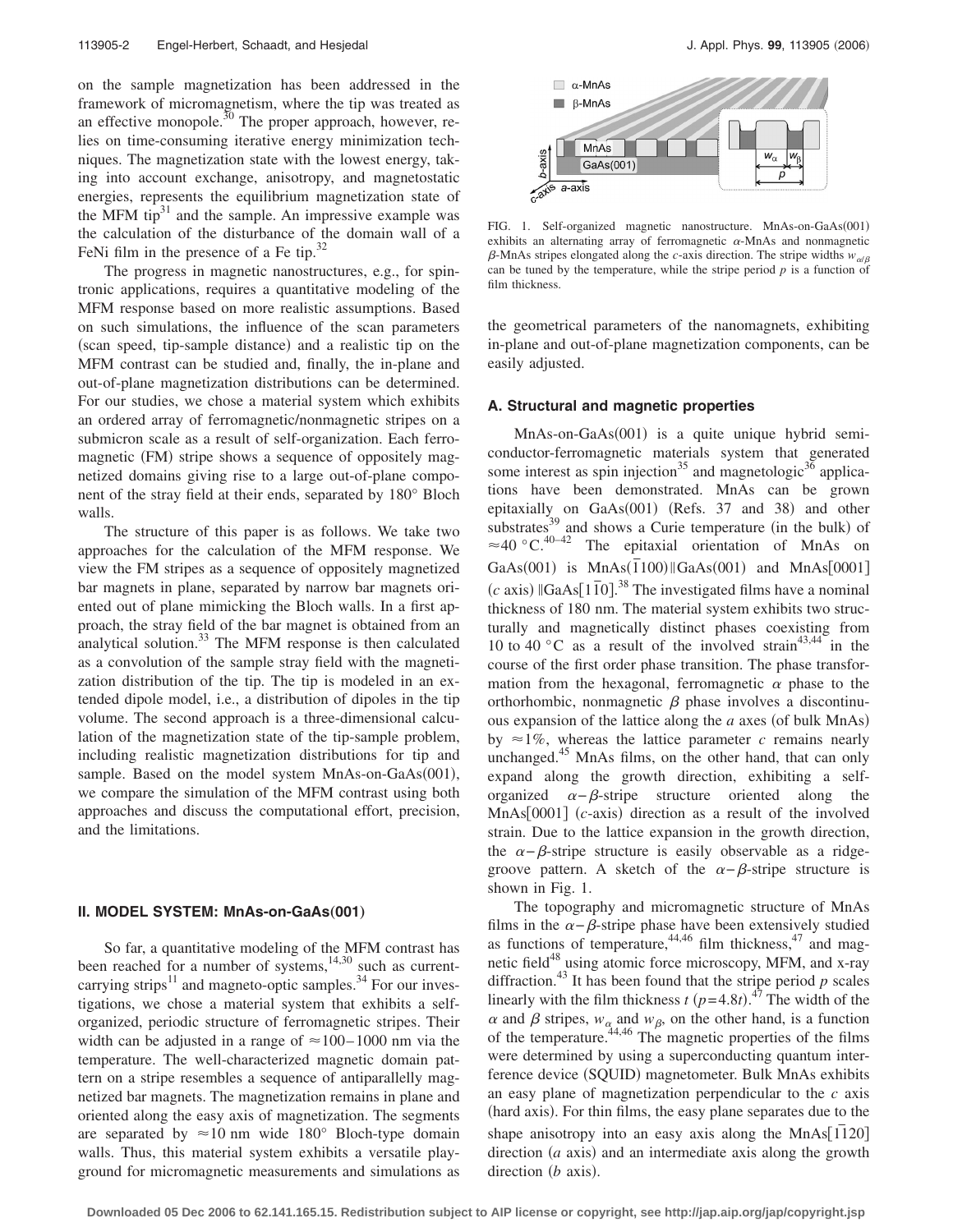

FIG. 2. (a) Representative topography and (b) MFM image of a MnAs film at room temperature. In the middle, the positions of the  $\alpha$ - and  $\beta$ -MnAs stripes are indicated; the ferromagnetic  $\alpha$  stripes extend in height.

#### **B. Micromagnetic properties**

Figure 2 shows a typical MFM scan of a MnAs film at room temperature. The magnetic contrast of the  $\alpha$  stripes is dominated by a meanderlike pattern extending along the stripes.<sup>49</sup> The positions of the  $\alpha$ - and  $\beta$ -MnAs stripes, obtained from the height modulation in the topography image, are indicated on the right-hand side. A closer look on the magnetic structure [Fig. 3(b)] reveals alternating bright areas at both ends of the FM stripes (stretching along the *c*-axis direction). These areas are partially connected by narrower bright lines. The observed MFM contrast can be understood by assuming a sequence of alternatingly magnetized bar magnet-like domains (magnetization entirely along the easy a axis), separated by 180° Bloch walls pointing into and out of the sample plane [see Fig.  $3(a)$ ]. This assumption is justified as SQUID measurements reveal that the film has one easy magnetization direction along the width of the stripe.

Figure 3 explains the contrast mechanism resulting from the interaction of the tip magnetization with the stray field of the domains. The magnetic stray field of the bar magnetlike domains will either point up (out of the plane) or point down (back into the plane) at the end of a ferromagnetic stripe, as shown by the arrows in the top left sketch in Fig.  $3(a)$ . The MFM is sensitive to out-of-plane component of the stray field which interacts with the tip magnetization (along the tip axis, see downward pointing arrow). The interaction between the tip and the stray field of the sample depends on the relative orientation of these two vectors. The parallel (antiparallel) orientation of the two magnetization vectors results in an attractive (repulsive) interaction, giving a dark (bright) contrast as shown in Fig.  $3(b)$ . Besides this contribution to the contrast, narrower dark and bright lines are also seen between two oppositely oriented domains. This is due to 180° Bloch walls where the magnetization vector rotates through the surface normal direction (pointing out of or into the plane) to reverse its direction between two oppositely magnetized in-plane domains [see Fig.  $3(a)$ , right]. On the right



FIG. 3. (a) Micromagnetic domain structure and resulting stray field of a ferromagnetic  $\alpha$  stripe. The commonly observed type (I) domains can be modeled as a sequence of oppositely magnetized bar magnets separated by a 180° Bloch wall (see right-hand side). An attractive (repulsive) magnetic interaction between the tip (magnetized along its axis) and the sample magnetization at the respective ends of the bar magnets results in dark (bright) MFM contrast. (b) Experimental MFM image (left) and corresponding magnetization distribution (right).

of Fig. 3(b), the most likely domain configuration (including the orientation of the Bloch walls) is sketched that matches best the experimental image on the left. The differences between the orientational distribution of neighboring Bloch walls are not understood yet.

In the following sections, the MFM response originating from such a domain configuration will be derived based on an analytical (Sec. III) and a numerical model (Sec. IV) and finally compared in Sec. V.

# **III. MFM RESPONSE: ANALYTICAL SOLUTION**

We start with a discussion of the MFM response based on an analytical expression for the stray field of a bar magnet. This way, the magnetic stray field of the MnAs film can be modeled by a superposition of in-plane magnetized bar magnets, separated by out-of-plane magnetized bar magnets representing the Bloch wall. For calculating the MFM response, a realistic tip model was used, assuming a distribution of dipoles in the magnetic tip coating. In order to investigate the influence of the accessible experimental parameters (tip-sample distance  $z_0$ , tip and sample magnetizations  $M_{\text{tin}}$ and  $M_s$ , and tip and sample geometry) on the MFM response we kept the simulation as simple as possible. In the model, we assume a static magnetic configuration thus excluding dynamic magnetization effects. Furthermore, we neglect a mutual disturbance of the magnetization distributions of tip and sample.

# **A. Theoretical consideration of the MFM response**

The force density **f** acting on the MFM tip with magnetization  $M_{\text{tip}}$  in the stray field of the sample  $H_s$  is given by  $\mathbf{f} = \mu_0 \cdot \nabla (\mathbf{M}_{\text{tip}} \cdot \mathbf{H}_s)$  and simplifies in the case of mutual nondisturbance to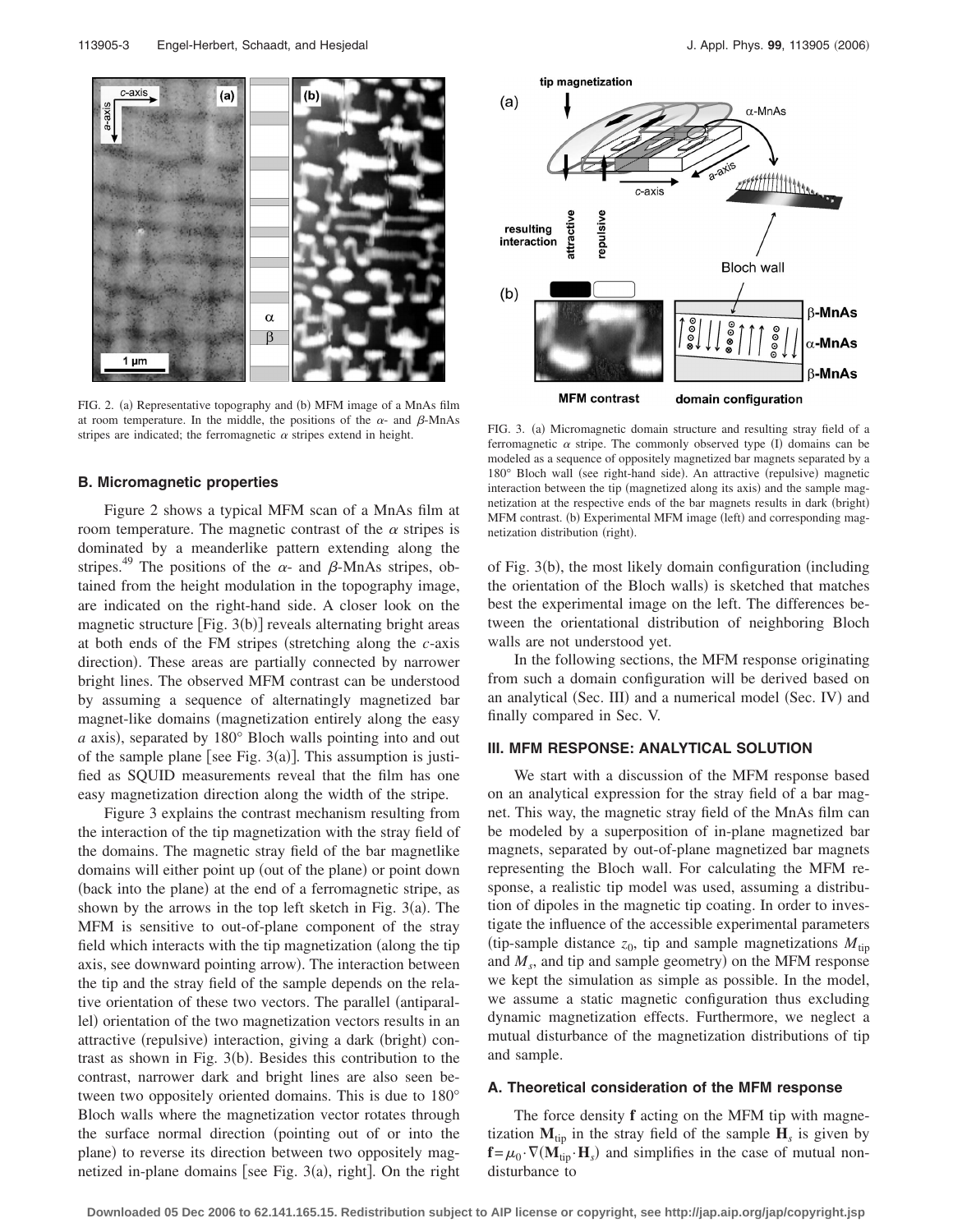$$
\mathbf{f} = \mu_0 (\mathbf{M}_{\text{tip}} \cdot \nabla) \mathbf{H}_s. \tag{1}
$$

MFM is based on dynamic force microscopy using a magnetically coated tip. The cantilever is excited to oscillate close to its resonance frequency with an amplitude  $A_d$  and at a frequency  $\omega_d$ . The deflection of the cantilever motion, and hence the force gradient, is typically detected by an optical beam-bounce technique with a resolution  $\leq 1$  Å. The image is obtained by raster scanning the tip across the sample and recording the change in the cantilever oscillation due to the tip-sample interaction. The motion of the cantilever beam can be modeled as a one-dimensional damped, driven harmonic oscillator with quality factor *Q*, spring constant *k*, and effective mass *m*, exhibiting a resonant frequency  $\omega_0 = \sqrt{k/m}$ <sup>3</sup>. The free oscillation of the cantilever is perturbed in a force field. The tip-sample interaction can be treated as a spring in series with the cantilever. An attractive force, and thus a positive force gradient  $(F' > 0)$ , will make the cantilever spring softer. The effective spring constant of the cantilever is as follows:

$$
k_{\text{eff}} = k - F' \,. \tag{2}
$$

The change in spring constant due to the force gradient causes a shift in the resonance frequency of the cantilever  $\omega_r = \sqrt{(k - F')/m}$ . In a linear approximation, the frequency shift can be written as

$$
\Delta \omega \cong \frac{\omega_0 F'}{2k}.\tag{3}
$$

In addition, the oscillation amplitude and the phase shift are linear functions of the force gradient and can also be utilized for MFM imaging. $50$ 

For the following discussion of the force gradient, only the normal component  $\mathbf{F}_n$  of the total tip-sample interaction force is considered:

$$
F'_{n}(\mathbf{r}) = \frac{d\mathbf{F}_{n}}{dn} = \mathbf{n} \cdot \nabla_{\mathbf{r}}[\mathbf{n} \cdot \mathbf{F}_{\text{tot}}(\mathbf{r})],
$$
(4)

where **n** is collinear with the oscillation direction of the cantilever.<sup>1,25</sup>

The total magnetic interaction between sample and tip is given by the convolution of the magnetic field emanating from the sample  $H_s$  and the magnetization of the tip  $M_{tip}$ , leading to a total force,

$$
\mathbf{F}_{\text{tot}}(\mathbf{r}) = \mu_0 \int_{\text{tip}} (\mathbf{M}_{\text{tip}}(\mathbf{r}') \cdot \nabla_{\mathbf{r}}) \mathbf{H}_s(\mathbf{r} - \mathbf{r}') d^3 \mathbf{r}'.
$$
 (5)

By inserting Eq.  $(5)$  in Eq.  $(4)$ , the force gradient can be written as

$$
F'_{n}(\mathbf{r}) = \mathbf{n} \cdot \nabla_{\mathbf{r}} \left\{ \mathbf{n} \cdot \mu_{0} \int_{\text{tip}} \left[ \mathbf{M}_{\text{tip}}(\mathbf{r}') \cdot \nabla_{\mathbf{r}} \right] \mathbf{H}_{s}(\mathbf{r} - \mathbf{r}') d^{3} \mathbf{r}' \right\}.
$$
\n(6)

A careful discussion of Eq. (6) is important for interpreting the simulations. For simplification, the normal vector is related to the surface of the sample as follows:  $n=e_z$ . Then, only the *z* component of the total force gradient con-

tributes to the frequency shift. That simplifies Eq. (6) further, yielding

$$
F'_{z}(\mathbf{r}) = \mu_0 \int_{\text{tip}} \left[ M_{z,\text{tip}}(\mathbf{r}') \cdot \frac{\partial^2}{\partial z^2} H_z(\mathbf{r} - \mathbf{r}') d^3 \mathbf{r}' \right]. \tag{7}
$$

Our assumption that  $\mathbf{n} = \mathbf{e}_z$ , and thus  $F' = \partial F_z / \partial z$ , neglects the tilt of the cantilever that is usually present in an experimental geometry. As a result, the experimental MFM contrast is asymmetric with respect to the line of zero magnetic force. However, as this effect is rather small, it will be neglected in our discussion.25

### **B. Tip model**

In general, the magnetic and geometrical properties of the tip are influencing the MFM response [see Eq.  $(5)$ ]. Consequently, the tip shape as well as the magnetic coating have to be treated in a suitable model. We use a tip model where the real magnetic coating is represented by a distribution of dipoles. For simple sample stray fields, such as a single point dipole, $26,27$  a direct integration over the tip is possible. For more complicated stray fields, e.g., the stray field of currentcarrying lines,<sup>11,51</sup> parallel wires,<sup>52–55</sup> or rings,<sup>12,24</sup> the tip is approximated by a point dipole. In general, satisfactory qualitative agreement of the calculated and the measured curves is achieved. The position of the point dipole is usually within the real tip space and its position and the magnetic strength are fit parameters. $^{24}$  In other words, the local magnetization of the tip coating is weighted by the stray field of the sample at the respective positions and subsequently added. Due to the decay of the stray field with increasing distance from the sample, the position of the effective magnetization is at a distance  $\delta z$  away from the apex, inside the tip. The advantage of this model is that Eq.  $(7)$  simplifies to a multiplication of a function of the field **H***<sup>s</sup>* with the monopole or dipole moment of the tip at the effective position  $z_{\text{eff}}$ (which is  $\delta z$  above the tip-sample distance  $z_0$ ). Numerical simulations based on this approach are very fast; however, the tip parameters  $z_{\text{eff}}$  and  $M_{\text{tip}}$  are physically unreasonable. The extreme simplification of the tip magnetization has two major disadvantages: (1) the tip geometry is omitted from the simulation and (2) reliable results are only obtained in the case that the investigated sample stray field shows the same decay behavior and a similar geometry as the tip stray field.

Naturally, a quantitative tip model is more complex than the simple models discussed above. Nevertheless, the increased complexity can lead to a reliable and precise tip model. For this purpose, more useful tip parameters that directly reflect experimentally accessible properties of the tip have to be incorporated. Consequently, we modeled the tip as a cone with an opening angle  $\gamma$ , terminated by a spherical apex (radius  $r$ , see Fig. 4). The two geometrical tip functions were continuously merged at the point where the cone touches tangentially the sphere (see Fig. 4). The magnetic properties of the coating are defined by its thickness  $\delta_{\text{tip}}$  and remanent magnetization  $M_{\text{tip}}^{\text{rem}}$ . Furthermore, the magnetic coating is treated as a multishell structure of magnetic dipoles. All dipoles are oriented in the *z* direction. Within this model, the influence of the geometrical and magnetic prop-

**Downloaded 05 Dec 2006 to 62.141.165.15. Redistribution subject to AIP license or copyright, see http://jap.aip.org/jap/copyright.jsp**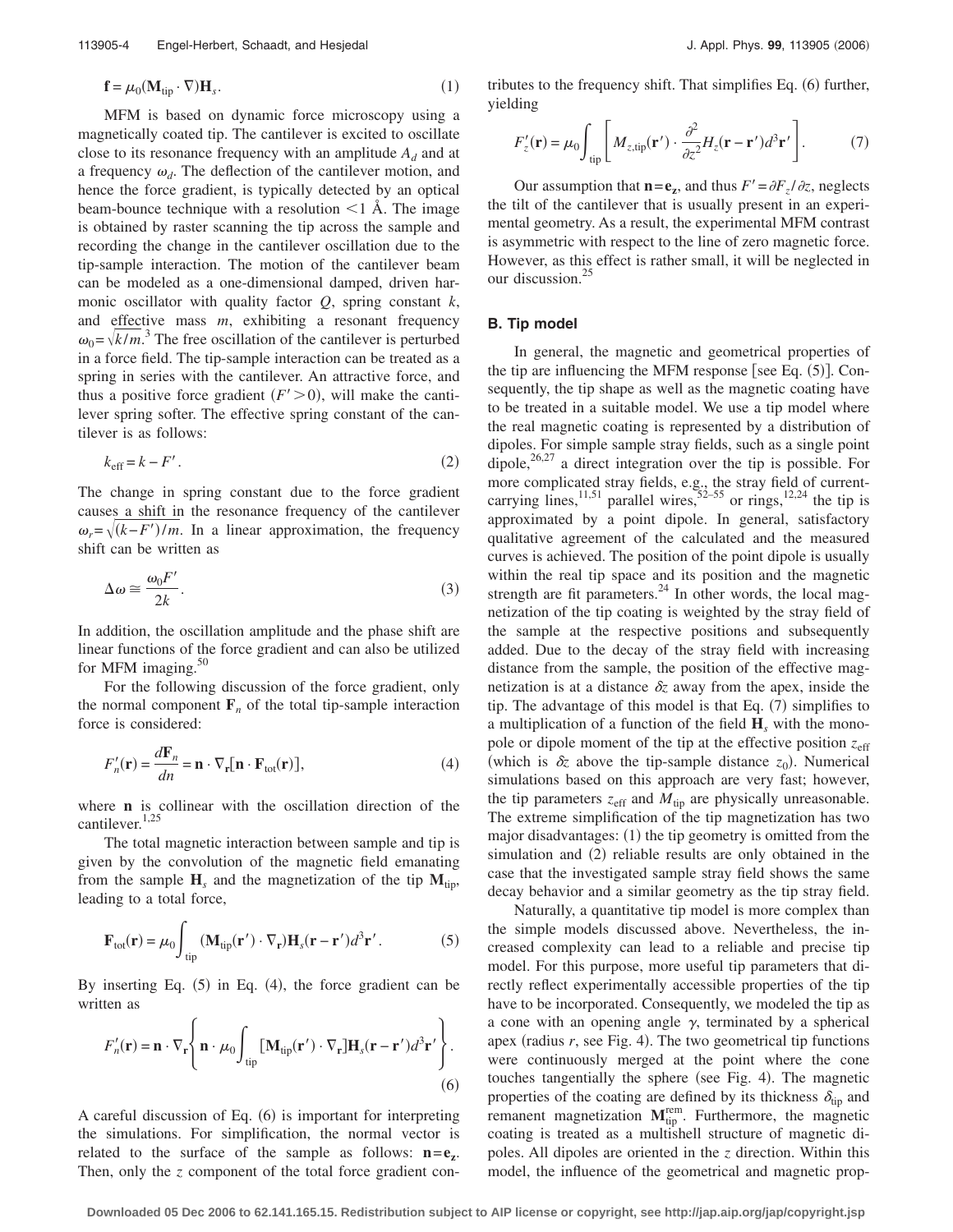

FIG. 4. Top: geometry of the modeled tip. Bottom: scanning electron micrograph of a MFM tip. The tip radius is  $r_{\text{tip}} = 120$  nm and the cone opening angle  $2\gamma = 34^\circ$ . As the tip coating is partially worn of, its thickness can be determined to  $\delta = 20$  nm.

erties on the MFM response can be systematically studied numerically as well as experimentally. Compared to the simple point probe approximation, a more computingintensive treatment of Eq.  $(7)$  is necessary.

### **C. Model of the sample stray field**

As motivated above, we model the micromagnetic structure of stripes in the thin MnAs film as an arrangement of bar magnets with a constant, but alternating magnetization **M**. In this model, the individual in-plane magnetized bar magnets are separated by out-of-plane magnetized bar magnets representing 180° Bloch walls. Recently, we derived an analytic expression of the magnetic field of a bar magnet that allows for a faster calculation of the stray field of a complex magnetization pattern by simple superposition.<sup>33</sup>

In detail, the simulated structure has the following dimensions: width of the ferromagnetic stripe (along the *a* axis) of 700 nm, width of the individual domain (along the *c* axis) of 190 nm, film thickness of 180 nm, saturation magnetization of 800 kA/m, and effective Bloch wall width of 30 nm. These parameters are representative for roomtemperature experiments on a 180-nm-thick MnAs film on GaAs(001). Figure 5 shows a cross section (at  $x=0$ ) of the stray field along the *a* axis of an individual domain in MnAs. The vectors show the direction of  $H_{x=0,y,z}$  only. The underlying gray scale image shows the values of  $H<sub>z</sub>$ , normalized at each respective height. It should be noted that, using the analytic expression given in Ref. 33, the second derivative of the stray field behaves well as we are only interested in the upper half-space above the sample. Furthermore, the diver-



FIG. 5. Cross-sectional view of the stray field of an individual domain along the easy *a* axis. The dimensions are given in nm.

gences of the field at the corners of the bar magnet can be ignored, as the stray field is calculated sufficiently far away from these points.

#### **D. Simulation of the MFM response**

Based on the assumption that the tip magnetization lies predominantly along the *z* axis upon magnetization along its axis prior to the MFM experiments, we restrict ourselves to the treatment of the *z* component of the magnetic field of the sample. Now, the integral in the expression for the force gradient  $[Eq. (7)]$  simplifies to a summation:

$$
F'_{z}(\mathbf{r}) = \mu_0 \sum_{\text{tip}} \left[ M_{z,\text{tip}}(\mathbf{r}') \cdot \frac{\partial^2}{\partial z^2} H_z(\mathbf{r} - \mathbf{r}') d^3 \mathbf{r}' \right].
$$
 (8)

The  $(x, y)$  plane is discretized introducing an equidistant step size  $\delta_s$ . Then, the values  $z_s(i\delta_s, j\delta_s)$  are calculated for the given tip geometry and an approximation for Eq. (6) is obtained:

$$
F'_{z}(x, y, z) = \mu_0 \sum_{i,j} \left[ M_{z, \text{tip}}(x + i \delta_s, y + j \delta_s, z_s) \times \frac{\partial^2}{\partial z^2} H_z(x + i \delta_s, y + j \delta_s, z_0 + z_s) \right].
$$
 (9)

The MFM response is further calculated from Eq.  $(9)$ requiring the tip and sample input parameters as well as the tip-sample distance. The resulting force gradient leads, together with the cantilever parameters, to the MFM response. The detailed flow chart of the simulation procedure is depicted in Fig. 6.

The expenditure of time required for the calculation of the MFM response in a point above the sample depends on the rank of the involved matrices and is thus a function of the sampling grid. In case of the tip matrix, its rank depends on the density and distribution of dipoles required for a sufficient sampling of the tip. This is, in turn, not only depending on the tip geometry but also on the decay length of the sample stray field. For practical calculations, a trade-off has to be made between the precision of the simulation and the computing time. In principle, starting from a measured MFM contrast, the experimental values of tip-sample distance  $z_0$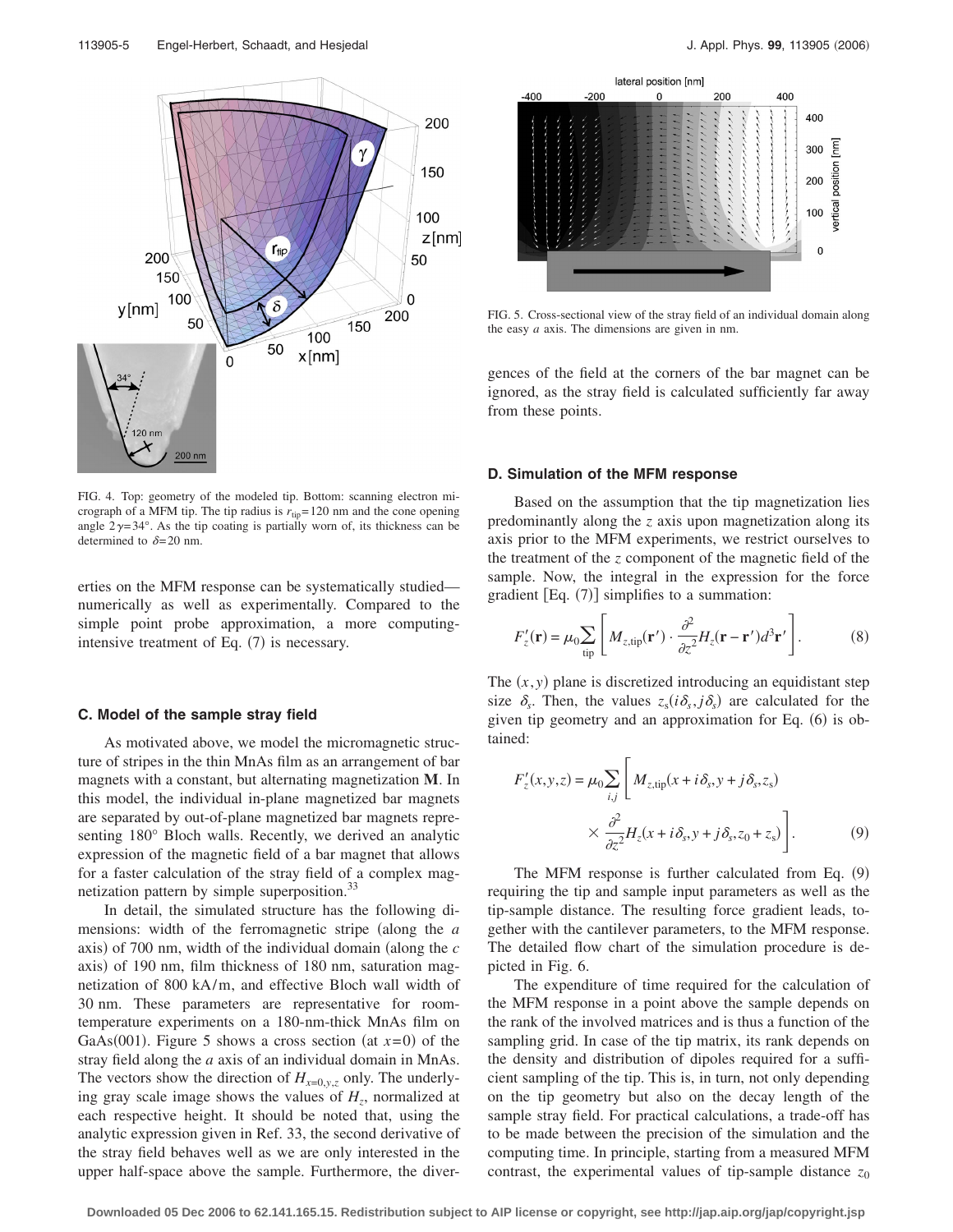

FIG. 6. Flow chart of the simulation procedure.

and oscillation amplitude  $A_d$  can be used as fitting parameters for obtaining a good agreement between measured and calculated contrasts.

To estimate the tip dimension—and thus the rank of the tip matrix—that has to be taken into account for a correct simulation, we calculated the MFM response above characteristic points of the sample as a function of the dimension of the tip matrix. Figure 7 shows the results for two tip radii of curvature  $(r_{tip} = 100 \text{ and } 140 \text{ nm})$  at two tip-sample distances  $(z_0 = 50$  and 100 nm). In (a), the curves obtained above the end of an in-plane magnetized bar magnet are shown. The shape of the curves is similar, however, exhibiting a stronger MFM response in case of smaller tip-sample distances. The tip geometry has no significant influence on the curves. It is found that in the case of  $z_0$ = 50 nm, the tip matrix dimension *n* has to be larger than 10, whereas for  $z_0 = 100$  nm,  $n \ge 8$ .

A different behavior is observed for the out-of-plane magnetization within a Bloch wall, modeled by a bar magnet with a width of 10 nm. For a large tip-sample distance  $(z_0 = 100 \text{ nm})$ , the tip geometry has only a minor influence on the MFM response and  $n \ge 10$  is sufficient for distinguishing the different tip shapes. When the tip is kept at small distances above the sample  $(z_0 = 50 \text{ nm})$ , a dramatic influence of the tip geometry is observed due to the relative dimensions of tip and bar magnet. First, using a small tip matrix, the



FIG. 7. Plots of the MFM response above characteristic points of the sample as indicated in the figure (see insets): (a) above the end of the in-plane bar magnet and (b) above the Bloch wall. The calculations were performed at tip-sample distances of 50 and 100 nm using tip radii of curvature of 100 and 140 nm, respectively. The cone opening angle of the tip is 10°.

MFM response is overestimated. For  $n > 5$ , the tip geometry has a large impact on the response. Whereas for a tip radius of 100 nm,  $n=7$  is sufficient, a larger tip  $(r_{\text{tip}}= 140 \text{ nm})$  requires  $n \geq 10$ . The tip geometry and tip-sample distance dependence of the MFM response can be easily understood bearing the distribution of the second derivative of the stray field in mind.<sup>25</sup> As a consequence of the close vicinity of areas with opposite signs of  $\partial^2 H_z / \partial z^2$ , the MFM response is a strong function of the sampled area. For example, in the case of a flat tip, large oppositely oriented areas  $(\partial^2 H_z / \partial z^2)$ contribute to the overall signal.

Figure 8 shows the simulated domain structure (a), consisting of three oppositely magnetized domains (190 nm) wide, 700 nm long, 180 nm thick, saturation magnetization of 800 kA/m) embedded in nonmagnetic material. The z component of the magnetic stray field  $H$  is presented in  $(b)$  at a height of 100 nm.  $H<sub>z</sub>$  shows a strong, smeared out contrast over the end of the in-plane domains. On the other hand, the stray field of the out-of-plane magnetization (Bloch wall) is hardly visible. For the second derivative of the magnetic stray field  $\partial^2 H_z/\partial z^2$ , shown in (c), a strong contrast enhancement of the out-of-plane magnetization is obvious. More-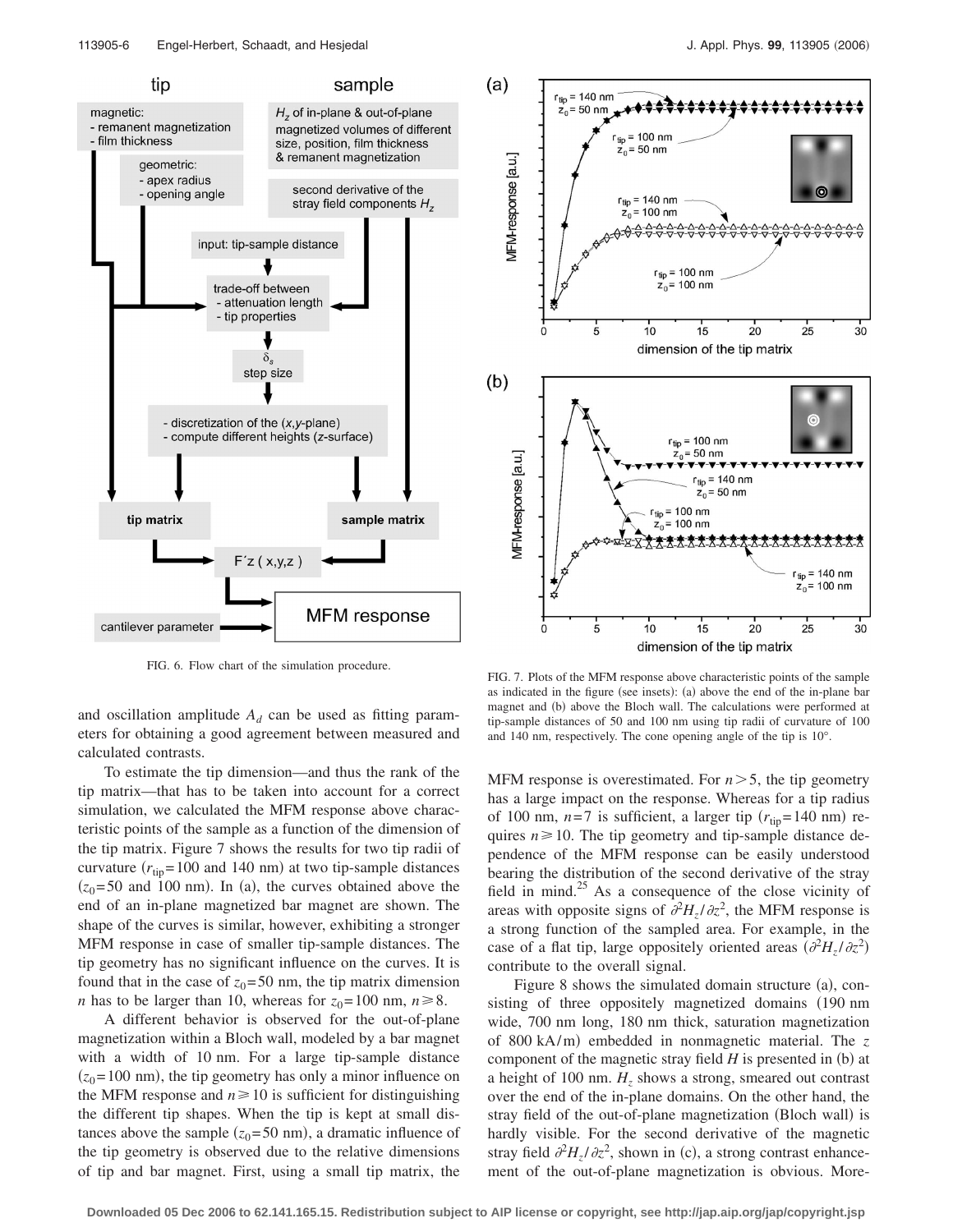

FIG. 8. (a) Model of the simulated domain structure. (b)  $H<sub>z</sub>$  component of the stray field and (c) its second derivative at a height of 100 nm; the corresponding MFM response is shown in (d).

over, the contrast of the in-plane domains is strongly localized at the ends of the domains. It is worth noting that the  $\partial^2 H_z/\partial z^2$  image is identical with the MFM response for a strongly simplified tip represented by a single dipole. The artificial introduction of the effective position of the single tip dipole causes a less-localized and strongly underestimated MFM response. In general, the method compensates the lower MFM response by an overestimation of the dipole strength. The general MFM response (d) is given by the convolution of  $\partial^2 H_z / \partial z^2$  with the realistic tip model (tip radius of curvature of 100 nm, magnetic coating thickness of 40 nm, cone opening angle of 10 nm, saturation magnetization of 700 kA/m). Now, the finite size of the tip broadens the localized  $\partial^2 H_z / \partial z^2$ -signal. The MFM image resembles the distribution of the stray field  $H<sub>z</sub>$  (b) with the main difference that the Bloch walls show an enhanced contrast.

Summarizing these results, an improved simulation of the MFM response in real space is presented. This way, in principle, arbitrary tip shapes and sample stray fields provided that they can be approximated by an analytical expression—can be simulated quantitatively.

# **IV. MFM RESPONSE: MICROMAGNETIC SOLUTION**

We now discuss a three-dimensional micromagnetic simulation of the MFM response due to the magnetic domain configuration introduced in Sec. II. The numerical simulation is performed on a micromagnetic simulator<sup>56</sup> assuming absolutely hard magnetization conditions of the tip and the sample, i.e., no energy minimization is performed on the simulated system and no mutual tip-sample interaction is accounted for—in contrast to the work of Scheinfein *et al.*<sup>32</sup> and Mansuripur. $31$  However, the advantage of our approach is that arbitrary, three-dimensional sample and tip magneti-



FIG. 9. Geometrical model of the tip showing the cone opening angle  $\gamma$ , the coating thickness  $\delta$ , and the tip radius of curvature  $r_{\text{tip}}$ . Contours of the *z* component of the calculated tip stray field are shown for  $\gamma = 10^{\circ}$ ,  $\delta = 40$  nm, and  $r_{\text{tip}} = 100$  nm. The values are given in mT in the figure. The bar on the lower right-hand side represents a length of 100 nm.

zation distributions can be simulated in reasonable times. For each tip position, a numerical evaluation of the second derivative of the overall micromagnetic energy, excluding the sample demagnetization, has to be performed, yielding the force gradient and thus the MFM response.

### **A. Description of the simulation procedure**

For the micromagnetic solution, a tip of finite size is placed at a certain height  $z_0$  above the magnetic sample, and the entire structure is discretized in all three dimensions (cell size:  $\Delta x \times \Delta y \times \Delta z$ ). The tip is assumed to have a constant magnetization and a tip shape defined by the radius of curvature  $r_{\text{tip}}$ , the side angle  $\gamma$ , and a coating thickness  $\delta$  [see Fig. 9. It has to be noted that, in principle, arbitrary tip magnetizations can be included in the simulation. This also applies to magnetization distributions obtained for completely relaxed tip-sample systems using Landau-Lifshitz-Gilbert equation. In the present case, the tip is approximated by a cone with opening angle  $\gamma$  with a continuous transition to a spherical tip cap of radius  $r_{\text{tip}}$ . For simplicity, the magnetization is further assumed to be oriented along the *z* axis. We consider a finite tip height  $l_z$  yielding  $n = l_z/\Delta z$  number of layers in the tip using the discretization mentioned above. Each layer consists of a ring of magnetic material. In order to achieve a reasonable discretization of the tip, the average moment of magnetization in each cell is calculated by averaging the analytical values of the eight corner points of the cell. Figure 9 shows the simulated stray field of the tip with the same parameters used for the tip in Sec. III [see Fig. 4:  $r_{\text{tip}} = 100 \text{ nm}, \ \delta = 40 \text{ nm}, \ \gamma = 10^{\circ}.$ 

According to Eq.  $(3)$ , the MFM response (frequency shift) is proportional to the force gradient and thus in an approximate view proportional to the second derivative of the magnetostatic energy between tip and sample with respect to the *z* direction:  $\Delta \omega \sim F' \sim E''_{\text{ms}}$ . The common five-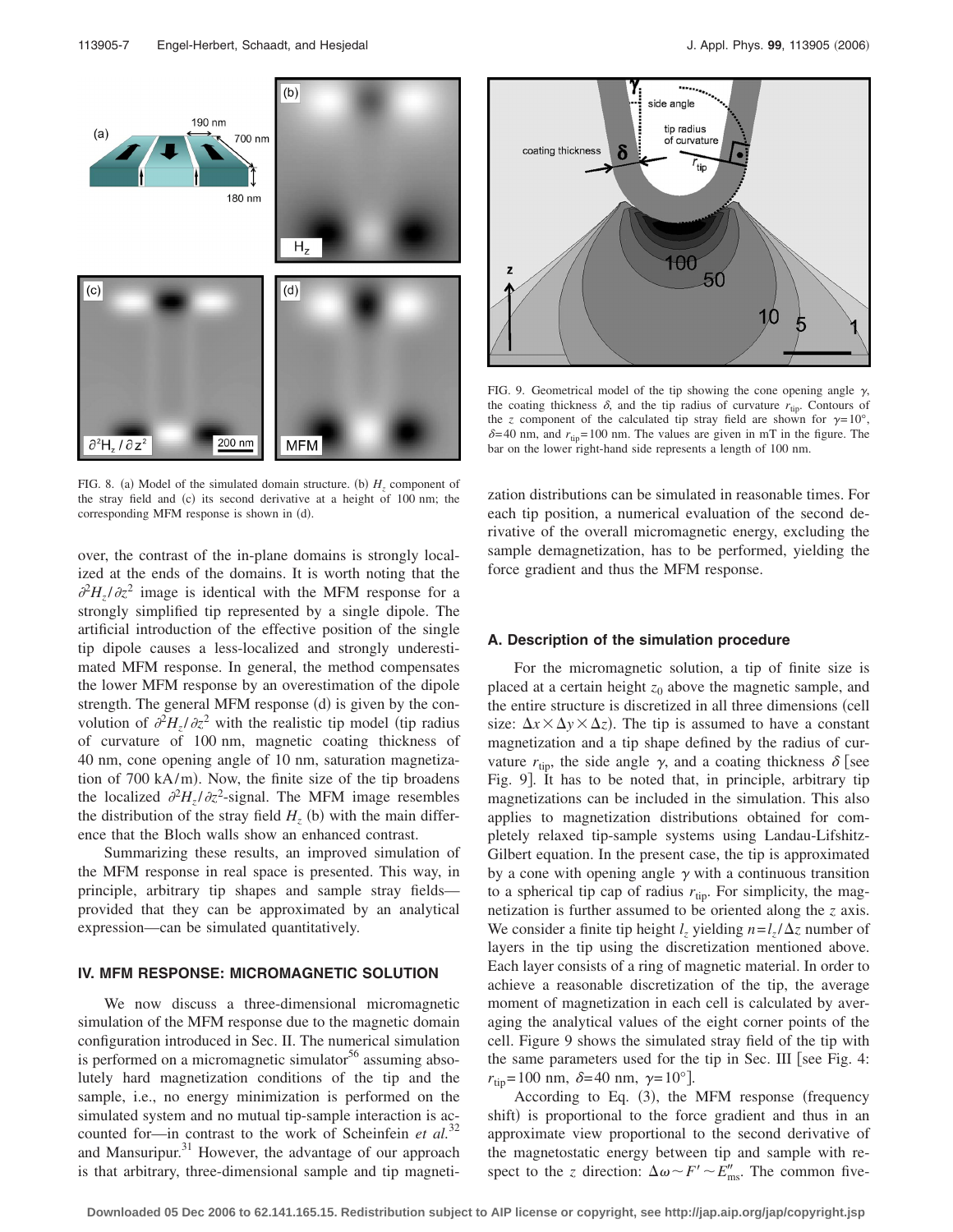

FIG. 10. Simulated MFM image of the micromagnetic domain structure [see Fig. 8(a)] based on the micromagnetic approach.

point approximation is used for obtaining the second derivative of the magnetostatic energy with respect to *z* by numerical differentiation:

$$
E''_{\text{ms}} = [-E_{\text{ms}}(z_0 - 2\Delta z) + 16E_{\text{ms}}(z_0 - \Delta z) - 30E_{\text{ms}}(z_0) + 16E_{\text{ms}}(z_0 + \Delta z) - E_{\text{ms}}(z_0 + 2\Delta z)]/12(\Delta z)^2.
$$
 (10)

The complete MFM image is then obtained by raster scanning the tip across the sample in steps of  $\Delta x$  and  $\Delta y$  and calculating  $E_{\text{ms}}''$  at each scan position.

The magnetostatic energy is given by

$$
E_{\rm ms} = \sum_{i} \mathbf{M}_{\rm tip}(\mathbf{r}_i) \cdot \mathbf{H}_s(\mathbf{r}_i), \tag{11}
$$

where  $M_{\text{tip}}(\mathbf{r}_i)$  is the magnetization of the tip and  $H_s(\mathbf{r}_i)$  the stray field of the sample at tip cell *i*. To speed up the simulation, we use the convolution theorem to calculate the stray field of the sample as follows:

$$
\mathbf{H}_s(\mathbf{r}_i) = -\sum_j \mathbf{N}(\mathbf{r}_i - \mathbf{r}_j) \cdot \mathbf{M}_s(\mathbf{r}_j),\tag{12}
$$

with  $\mathbf{N}(\mathbf{r}_n - \mathbf{r}_j)$  the demagnetization tensor calculated once at the beginning of the simulation. $57$ 

#### **B. MFM response**

Figure 10 shows a grayscale image of the MFM response for the sequence of three oppositely magnetized, neighboring domains [see Fig. 8(a)]. The simulated structure is identical for both the analytical and numerical simulations. The contrast is dominated by bright and dark areas, located at the ends of the three simulated domains. At a tip-sample distance  $z_0$ = 100 nm, the bright areas are centered around the borders of the geometrical dimensions of the domains (length  $\times$  width=700  $\times$  190 nm<sup>2</sup>). Between the domains, the Bloch wall yields a much weaker contrast than the dominating contrast from the in-plane domains  $(\approx 1/10)$ . As a consequence, a series of oppositely magnetized domains appears as a meanderlike structure in MFM experiments. The apparent width of the Bloch walls is determined by the convolution of its stray field with the tip and will be closer investigated in the following section.

As in the case of the analytical model, the influence of the tip sampling has to be carefully investigated. For this purpose, we evaluated the MFM response atop of an area of



FIG. 11. Logarithmic plot of the MFM response as a function of the number of tip layers  $(\Delta z = 10 \text{ nm})$  above an area of maximum contrast caused by an in-plane domain (upper curve) and an out-of-plane magnetization (Bloch wall, lower curve), respectively. The positions are indicated in the respective insets. The tip-sample distance is  $z_0 = 100$  nm.

maximum contrast caused by an in-plane domain and an outof-plane magnetization (Bloch wall), respectively. Figure 11 shows logarithmic plots of the MFM response as a function of the number of tip layers *n* for the in-plane domain maximum (upper curve) and the out-of-plane contrast maximum (lower curve), respectively. The step size in the  $z$  direction is 10 nm. As expected, the MFM signal is about an order of magnitude weaker above the center of a Bloch wall compared to an in-plane magnetized domain. From the curves, it is obvious that the MFM response starts to converge for *n* at least  $>10$ .

# **C. Simulation of a 180° Bloch wall: Simplified versus realistic model**

So far, we evaluated a simplified model for a 180° Bloch wall where the magnetization was assumed to be constant and normal to the surface over the effective width of the wall. Then, the interaction is attractive (repulsive) in case the tip and wall magnetizations are parallel (antiparallel). In order to estimate the applicability of the simplification, we performed MFM simulation for an ideal 180° Bloch wall. For the investigated sample, MnAs-on-GaAs(001), the wall width  $w_{BW} = \sqrt{A/K}$  according to the classical definition introduced by Lilley58 was assumed to be 10 nm *A* is the exchange stiffness constant and *K* the magnetocrystalline anisotropy constant). For the simplified Bloch wall model, the width of the bar magnet has to be  $w_{sBW} = \pi w_{BW}$ ; however, as the cell size for simulation was 10 nm, we chose  $w_{\text{SRW}} = 30$  nm.

Figure 12 shows a comparison of the MFM response obtained for a realistic Bloch wall model (left) and the simplified Bloch wall model (right). The transition of the magnetization within the two Bloch wall models is shown above. In the middle, the images of the simulated MFM response are shown. The walls show up as either bright or dark areas, corresponding to repulsive or attractive forces, respectively. The contrast can be understood by taking a closer look at the ideal 180° Bloch wall, where the magnetization can rotate in two ways. Within the wall, the magnetization points either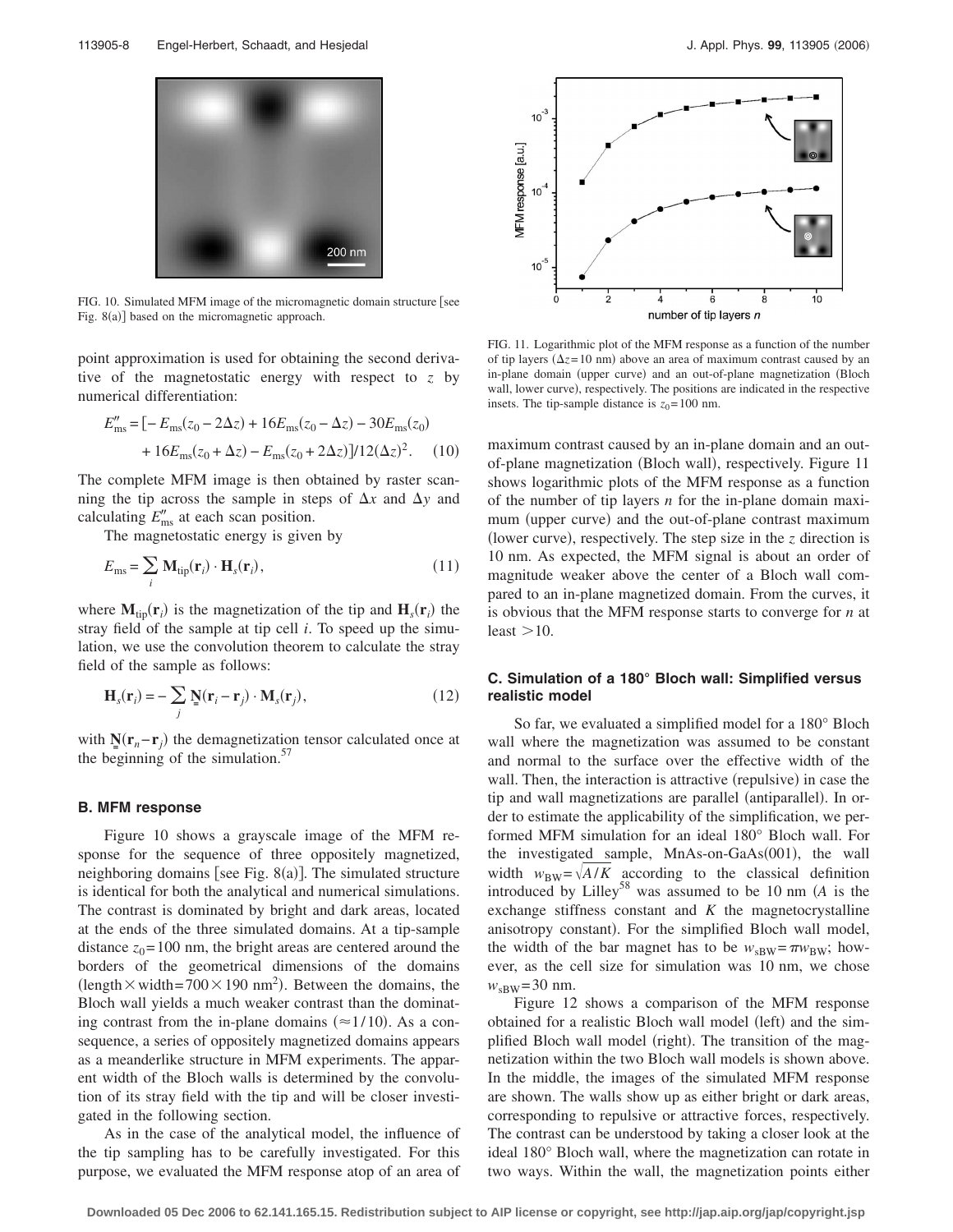

FIG. 12. Simulation of the MFM response of a realistic 180° Bloch wall (left) and the simplified model based on an out-of-plane magnetized bar magnet (right). The magnetization distribution within the domain wall wall is presented above (not to scale). The MFM response shows virtually identical images (middle) for both wall models, which is confirmed looking at the line profiles for four different tip-sample distances  $z_0$  (below).

into (out of) the plane, giving rise to an attractive (repulsive) interaction for a tip magnetized in the *z* direction. The curves (Fig. 12, bottom) show the line profiles across the respective domain transitions for tip-sample distances  $z_0$ =40, 60, 80, and 100 nm. In general, the MFM signal and the contrast increase for lower tip-sample distances. The comparison of the line scans for both Bloch wall models reveals that for tip-sample distances  $>40$  nm, there is virtually no difference between the two models, i.e., the simplified assumption of an out-of-plane magnetized bar magnet is an applicable approximation for a 180° Bloch wall.

### **V. DISCUSSION**

For a quantitative comparison of the two simulation methods, we analyzed the three-domain structure [see Fig. 8(a)] incorporating simplified Bloch walls where the rotation of the magnetic moments points out of the sample plane. In both cases, a step size of 10 nm was used for the calculation. The simulation parameters were  $M_{\text{tip}}^{\text{rem}} = 800 \text{ kA/m}$ ,  $M_{\text{sample}}^{\text{rem}} = 700 \text{ kA/m}, \text{ tip-sample distance } z_0 = 100 \text{ nm},$  $r_{\text{tip}} = 100 \text{ nm}, \ \delta_{\text{tip}} = 40 \text{ nm}, \text{ and } \delta_{\text{sample}} = 180 \text{ nm}. \text{ Figure 13}$ shows line scans across an in-plane domain (labeled 1) and across the two Bloch walls 2, as indicated in the image above. For both types of contrast features, the plots agree qualitatively very well. In general, it is observed that the magnitude of the signal obtained using the numerical method is smaller than that of the signal obtained using the analytical result. This is a result of the coarse discretization of the tip that underestimates the tip magnetization in case of the numerical method with a cell dimension of 10 nm. For comparison, experimental line scans are shown as solid lines.

The advantages and limitations of the analytical method presented in Sec. III can be summarized as follows. First of all, quantitative results are obtained for the MFM response. In order to simulate real MFM problems, the van der Waals interaction can be easily implemented to account for topographically induced contrast. Moreover, arbitrary tip shapes can be approximated by a distribution of dipoles as described



FIG. 13. Comparison of the calculated MFM response employing the analytical method (squares) and the numerical method (circles). The plots along the lines of maximum contrast across an in-plane domain are labeled 1 and the across a (simplified) Bloch wall 2. The experimental data (solid line) show a good qualitative agreement with the simulations.

above. The major limitation is the large computational effort that can be partially compensated for, using simple domain configurations where an analytical solution for the stray field is available. Moreover, only the interaction between magnetically hard tips and samples can be simulated, i.e., relaxed tip magnetizations cannot easily be obtained by iterative energy minimization.

The numerical method is characterized by the fact that arbitrary sample and tip magnetization can be the basis for the simulation. This also includes the possibility to relax the tip and the sample independently, or the entire tip-sample system in order to investigate their mutual influence. $31,32$  The main advantage of the method is the short computing time (for an unrelaxed tip-sample system) which is due to the fact that the convolution theorem is employed for the calculation of the stray field. The main shortcoming is the necessary discretization of the system, especially of the tip, which leads to an underestimation of the magnetization for coarse grids. This can be somewhat compensated for by a denser sampling grid; however, due to the involved fast Fourier transform, the size of the grid is limited by the memory addressable.

Table I lists the comparison of the figures of merit for the two methods. In principle, there is a trade-off between pre-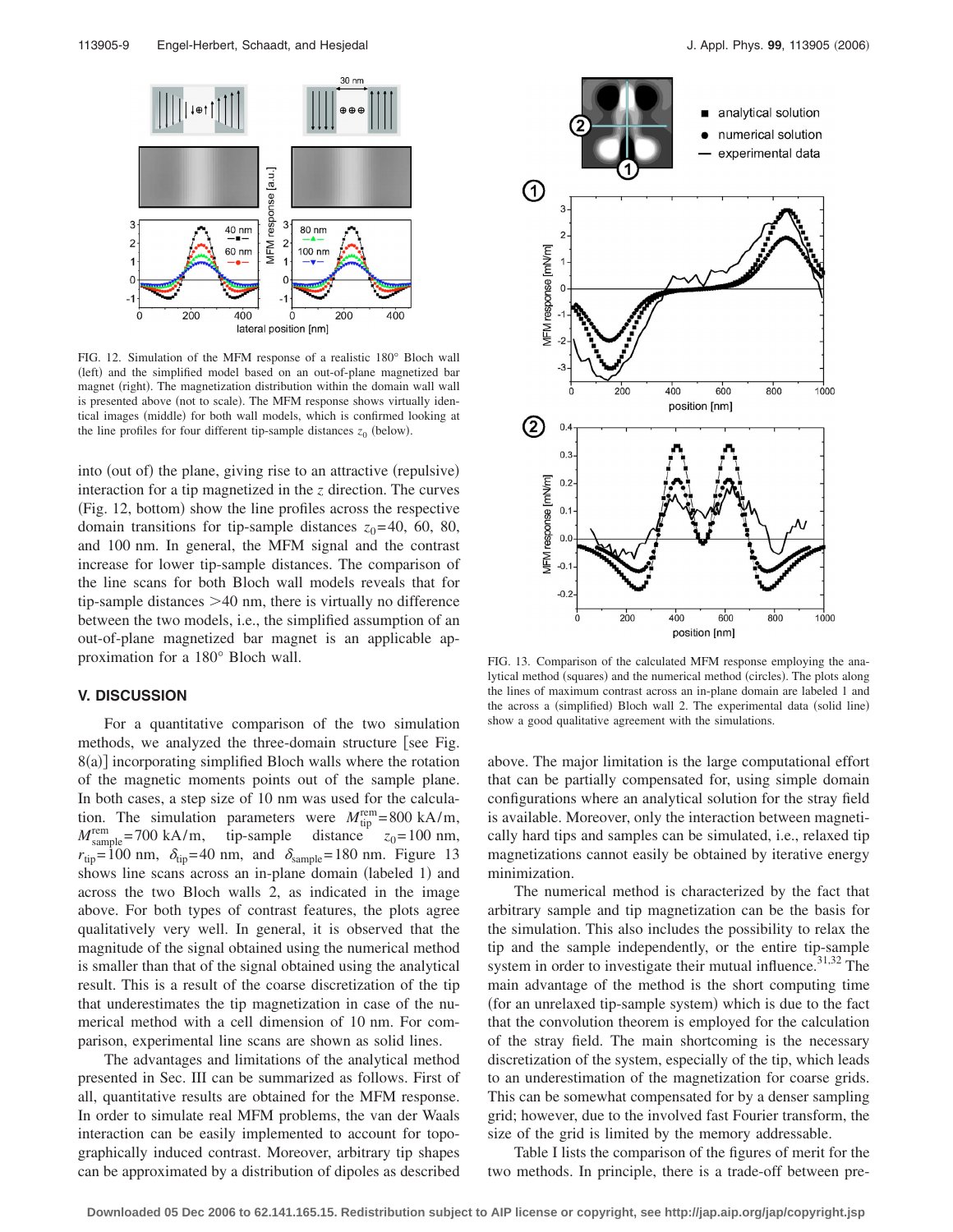TABLE I. Comparison of the capabilities of the analytical vs the numerical method.

|                        | Analytical method | Numerical method |
|------------------------|-------------------|------------------|
| Ease of implementation | Straightforward   | Time consuming   |
| Precision              | High              | Depends on       |
|                        |                   | discretization   |
| Computation time       | Long              | <b>Short</b>     |
| Flexibility            | Low               | High             |
| Extensibility          | Difficult         | Easy             |

cision independent of the approach, i.e., the quantitative character of the results and computing time. In terms of the ease of simulating a given experimental problem, the analytical method has a clear advantage as it allows for a straight forward translation into an initialization file. In case of the numerical method, the implementation is tedious and more time consuming. The precision of the results obtained with the two methods is, in principle, comparably high. The analytical solution delivers quantitative results, whereas for the numerical solution, the precision strongly depends on the discretization of the problem. However, the density of the simulation grid is limited by the addressable computer memory for the fast Fourier transform. The numerical method is characterized by its fast computing properties. For the equivalent problem (cell size dimension  $\sim$  10 nm), only 600 s are necessary to obtain the MFM image compared to  $>1.6 \times 10^5$  s in case of the analytical method. In general, the computing time scales with *N* log *N* for the numerical method compared to  $N^2$  for the analytical method, where *N* is the number of grid points. Moreover, the advantages of the numerical method are the flexibility, i.e., the capability to deal with arbitrary sample and tip magnetizations, and the extensibility, i.e., the possibility to implement the mutual tipsample disturbance.

In the future, we will perform calculations of the dynamic MFM response performing an iterative energy minimization of the tip-sample system based on the numerical method. The resulting equilibrium magnetization state of the MFM tip and the sample allows for a precise determination of their mutual influence. Especially in the case of MnAs-on-GaAs(001), not all domain configurations can be explained by micromagnetic simulations in a satisfactory way and the influence of the tip may not be neglected.

# **VI. CONCLUSIONS**

In this paper, we have discussed the advantages and limitations of two approaches for the simulation of the MFM response in three dimensions. One approach uses an analytical solution for the stray field of a bar magnet and the MFM response is calculated as a convolution of the sample stray field with the tip magnetization (extended dipole model). The other approach breaks up the sample and the tip into cells and then calculates the energy of the magnetic tip-sample interaction. The model system, MnAs-on-GaAs(001), exhibits well-ordered ferromagnetic stripes with a simple-tomodel domain structure: a sequence of alternatingly in-plane magnetized bar magnets, separated by 180° Bloch walls. Based on the simulation of this material system showing neighboring in-plane and out-of-plane magnetized areas on a submicron length scale, we compare both approaches for the simulation of the MFM contrast incorporating a realistic tip model. In general, the computational effort using the numerical method is by far smaller than for the analytical method. Moreover, the numerical approach offers greater flexibility, as in selected cases; the more time-consuming relaxation of the micromagnetic problem can be performed. On the other hand, when very small structures are to be analyzed, the precision of the analytical method is higher for a given computing time.

# **ACKNOWLEDGMENTS**

The authors thank J. Mohanty for help with the MFM measurements and discussions. We also thank R. Koch for both helpful discussions and a critical reading of the manuscript.

- <sup>1</sup>Y. Martin and H. K. Wickramasinghe, Appl. Phys. Lett. **50**, 1455 (1987). <sup>2</sup>J. J. Sáenz *et al.*, J. Appl. Phys. **62**, 493 (1987).
- <sup>3</sup>P. Grütter, H. J. Mamin, and D. Rugar, in *Scanning Tunneling Microscopy II: Further Applications and Related Scanning Techniques*, edited by H.-J.
- Güntherodt and R. Wiesendanger (Springer-Verlag, Berlin, 1992).<br><sup>4</sup>Megnetic Microscopy of Napostrustures, edited by H. Hopster at <sup>4</sup>Magnetic Microscopy of Nanostructures, edited by H. Hopster and H. P.
- Oepen (Springer-Verlag, Berlin, 2005).<br><sup>5</sup> B Grütter, A Wedes E Mayer, H Hot <sup>5</sup>P. Grütter, A. Wadas, E. Meyer, H. Heinzelmann, H.-R. Hidber, and H.-J.
- Güntherodt, J. Vac. Sci. Technol. A **8**, 406 (1990). <sup>6</sup>H. J. Mamin, D. Rugar, J. E. Stern, R. E. Fontana, Jr., and P. Kasiraj, Appl. Phys. Lett. **55**, 318 (1989).
- S. Müller-Pfeiffer, M. Schneider, and W. Zinn, Phys. Rev. B **49**, 15745  $^{(1994)}_{8\text{B}}$
- R. B. Proksch, S. Foss, and E. D. Dahlberg, IEEE Trans. Magn. **30**, 4467  $(1994)$ .<br><sup>9</sup><sub>D Vo</sub><sub>11</sub>
- <sup>9</sup>B. Vellekoop, L. Abelmann, S. Porthun, and C. Lodder, J. Magn. Magn. Mater. **190**, 148 (1998).
- <sup>10</sup>L. Abelmann et al., J. Magn. Magn. Mater. **190**, 135 (1998).
- <sup>11</sup>T. Göddenhenrich, H. Lemke, M. Mück, U. Hartmann, and C. Heiden, Appl. Phys. Lett. **57**, 2612 (1990).
- <sup>12</sup>L. Kong and S. Y. Chou, Appl. Phys. Lett. **70**, 2043 (1997).
- <sup>13</sup>D. G. Streblechenko, M. R. Scheinfein, M. Mankos, and K. Babcock, IEEE Trans. Magn. 32, 4124 (1996).
- <sup>14</sup>S. McVitie, R. P. Ferrier, J. Scott, G. S. White, and A. Gallagher, J. Appl. Phys. **89**, 3656 (2001).
- . 15J. Scott, S. McVitie, R. P. Ferrier, and A. Gallagher, J. Phys. D **<sup>34</sup>**, 1326  $(2001).$
- <sup>16</sup>A. Thiaville, L. Belliard, D. Majer, E. Zeldov, and J. Miltat, J. Appl. Phys. 82, 3182 (1997).
- <sup>17</sup>J. O. Oti, IEEE Trans. Magn. **29**, 2359 (1993).
- <sup>18</sup>S. L. Tomlinson and A. N. Farley, J. Appl. Phys. **81**, 5029 (1997).
- <sup>19</sup>X. Zhu and P. Grütter, MRS Bull. **29**, 457 (2004).
- <sup>20</sup>U. Hartmann, J. Vac. Sci. Technol. A **8**, 411 (1990).
- <sup>20</sup>U. Hartmann, J. Vac. Sci. Technol. A **8**, 411 (1990).<br><sup>21</sup>E. D. Dahlberg and J.-G. Zhu, Phys. Today **48**(4), 34 (1995).<br><sup>22</sup>U. Hartmann, Phys. Lett. A **137**, 475 (1989).
- 
- <sup>22</sup>U. Hartmann, Phys. Lett. A 137, 475 (1989).<br><sup>23</sup>F. Kaisinger, H. Starke, G. Persch, U. Hartmann, and F. Krause, Thin Solid Films 264, 141 (1995).
- <sup>24</sup>J. Lohau, S. Kirsch, A. Carl, G. Dumpich, and E. F. Wassermann, J. Appl. Phys. 86, 3410 (1999).
- <sup>25</sup>D. Rugar, H. J. Mamin, P. Guenther, S. E. Lambert, J. E. Stern, I. Mc-Fadyen, and T. Yogi, J. Appl. Phys. **68**, 1169 (1990).
- . 26S. Hosaka, A. Kikukawa, and Y. Honda, Jpn. J. Appl. Phys., Part 1 **<sup>33</sup>**, 3779 (1994).
- 3779 (1994).<br><sup>27</sup>D. V. Ovchinnikov and A. A. Bukharaev, Tech. Phys. **46**, 1014 (2001) <sup>21</sup>D. V. Ovchinnikov and A. A. Bukharaev, Tech. Phys. **46**, 1014 (2001).<br><sup>28</sup>H. J. Hug *et al.*, J. Appl. Phys. **83**, 5609 (1998).
- 
- <sup>28</sup>H. J. Hug *et al.*, J. Appl. Phys. **83**, 5609 (1998).<br><sup>29</sup>S. Porthun, L. Abelmann, S. J. L. Vellekoop, J. C. Lodder, and H. J. Hug, Appl. Phys. A: Mater. Sci. Process. 66, S1185 (1998).
- <sup>30</sup>J. M. García, A. Thiaville, J. Miltat, K. J. Kirk, J. N. Chapman, and F. Alouges, Appl. Phys. Lett. **79**, 656 (2001). Alouges, Appl. Phys. Lett. **79**, 656 (2001).<br><sup>31</sup>M. Mansuripur, IEEE Trans. Magn. **25**, 3467 (1989).
-